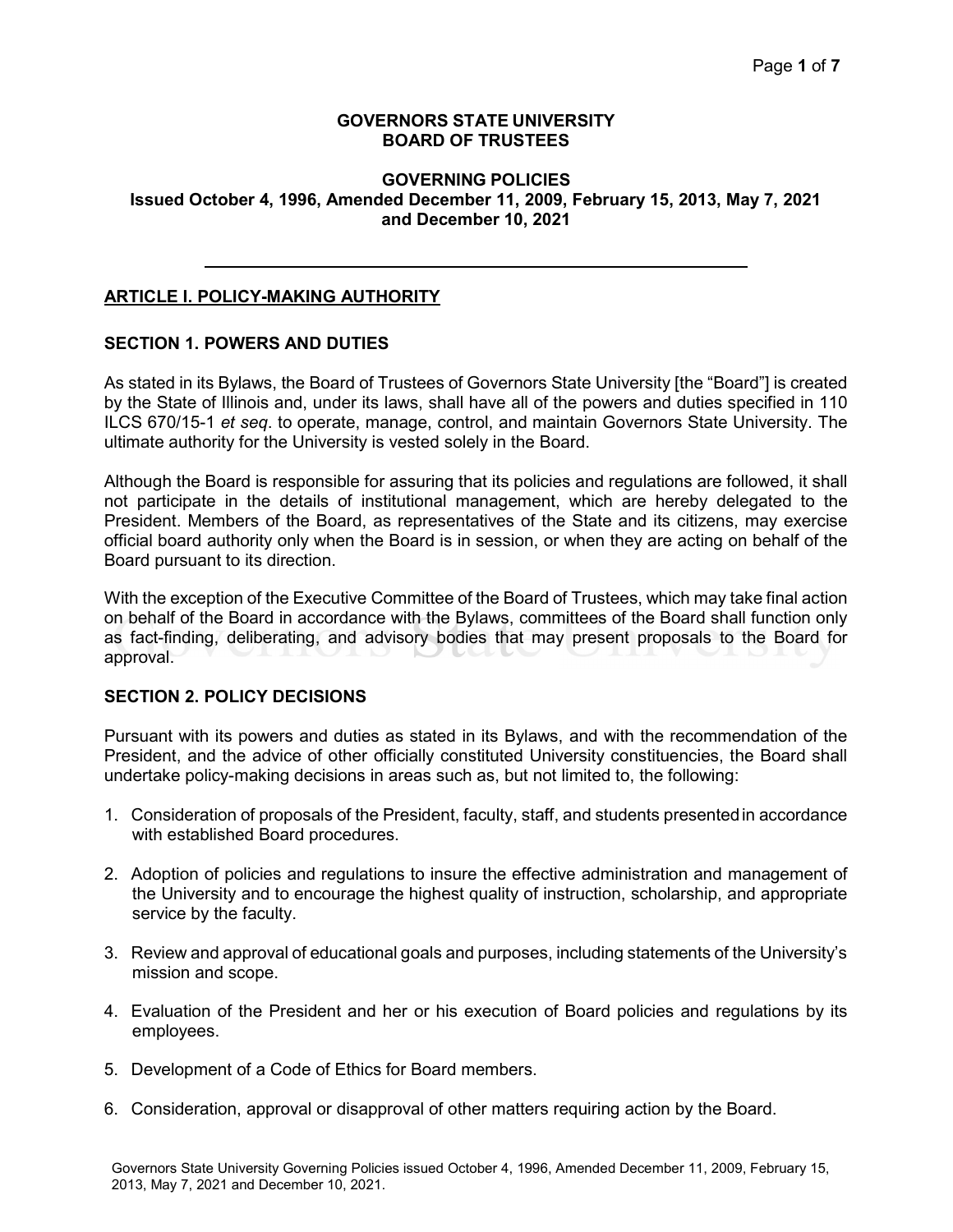### ARTICLE II. UNIVERSITY GOVERNANCE

#### SECTION 1. THE PRESIDENT

As stated in the Bylaws, the President is the chief executive officer of the University. The President is responsible to the Board for the execution of Board policies and for the management and direction of University operations. The President shall have full authority and responsibility within the framework of the general policies determined by the Board for the organization, management, direction, and supervision of the University and shall be held accountable by the Board for the effective administration and management of the institution. In the discharge of these responsibilities, the President shall consult with such constituencies as are appropriate.

#### SECTION 2. EMPLOYEES

Personnel practices shall ensure freedom from discrimination on the basis of a person's actual or perceived race, color, religion, national origin, ancestry, age, sex, sexual orientation, gender identity, gender expression, pregnancy, marital or civil union status, order of protection status, disability, military status, arrest record, veteran status, citizenship status, unfavorable discharge from military service, or any other basis prohibited by law. Current state and federal legal definitions of the above prohibited bases of discrimination shall be followed, when applicable. In addition, the University shall develop an affirmative action plan and report annually to the Board on progress toward achieving the goals stated in the plan.

#### SECTION 3. ACADEMIC FREEDOM AND RESPONSIBILITY

LS L

### A. Academic Freedom

As members of the community, the faculty have rights and obligations. When they speak or write as citizens, they are free from institutional censorship or discipline, but their special positions in the community impose obligations which should be evaluated in the light of responsibilities to their disciplines, to their students, to their profession and to the University. Engaged in a profession that depends upon freedom for its health and integrity, faculty have an obligation to promote conditions of free inquiry. The protections of academic freedom together with academic responsibility apply to all persons associated with the University who exercise teaching and/or other professional responsibilities. Governors State University shall operate under the following principles of academic freedom and responsibility. The primary purpose of this statement is to promote public understanding and support of academic freedom and tenure, and to outline agreed-upon procedures to assure them at Governors State University. Academic freedom is essential to the mission of the University and applies to teaching, research, and service. Freedom in research is fundamental to the advancement of truth. Academic freedom in its teaching aspect is fundamental for the protection of the rights of the faculty member in teaching and of the student in learning. It carries with it duties correlative with rights and responsibilities.

- 1. The faculty member is entitled to full freedom in research and the publication of results.
- 2. The faculty member is entitled to freedom in the classroom in discussing his/her discipline.
- 3. The college or University faculty member is a member of a learned profession, and an officer of an educational institution. When she/he speaks or writes as a citizen, she/he shall be free from institutional censorship or discipline as related to the scope of his/her teaching, research, and service.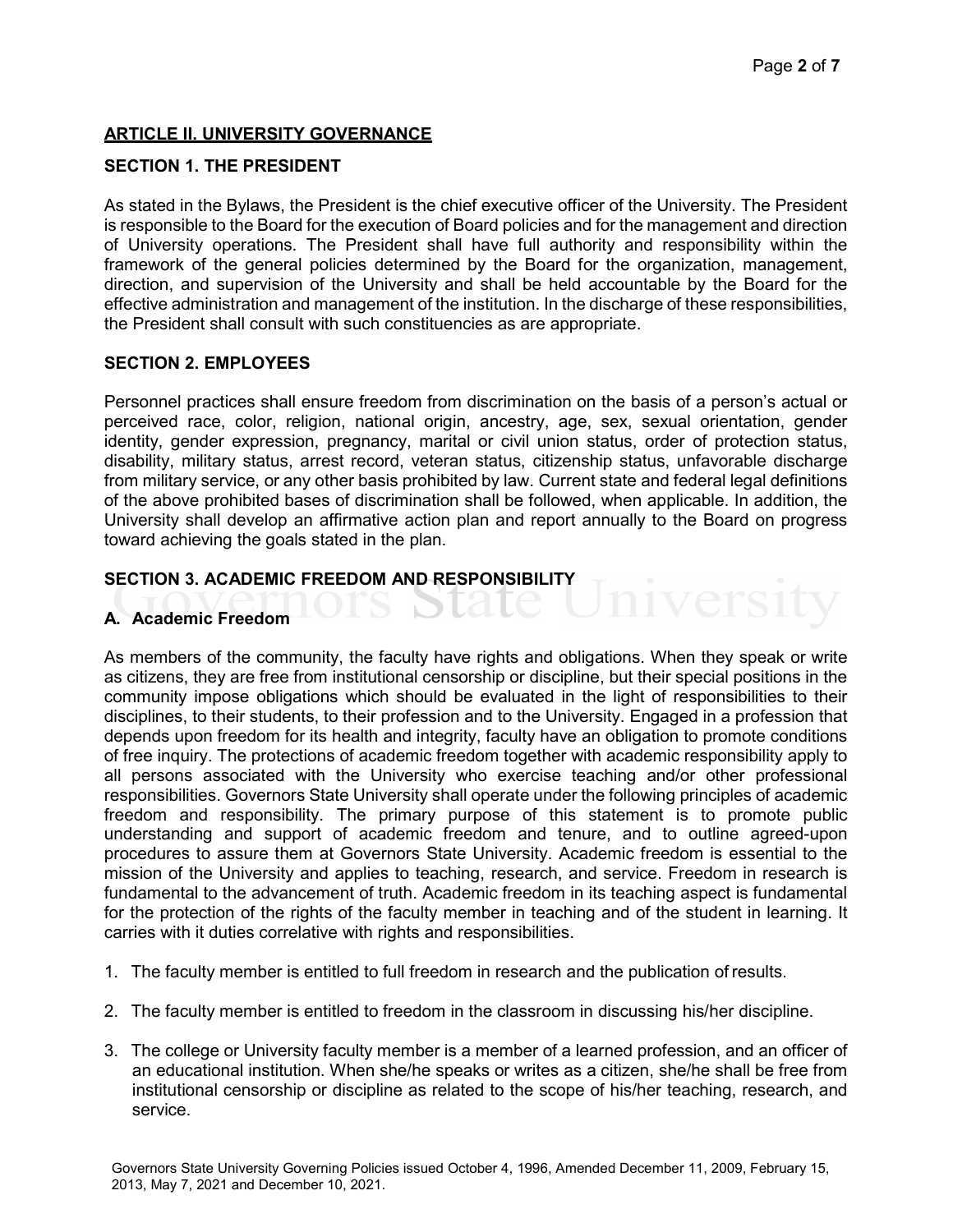4. University faculty shall not be retaliated against on the basis of their actual or perceived political activity, political party membership, union activity, race, color, religion, national origin, ancestry, age, sex sexual orientation, gender identity, gender expression, pregnancy, marital or civil union status, order of protection status, disability, military status, arrest record, veteran status, citizenship status, unfavorable discharge from military service, or any other basis prohibited by law.

# B. Academic Responsibility

Membership in the academic community imposes on students, faculty members, and administrators an obligation to respect the dignity of others, to acknowledge individual rights to express differing opinions, as well as to foster and defend intellectual honesty, freedom of inquiry and instruction, and free expression both on and off campus. Students are entitled to an atmosphere conducive to learning and to evenhanded treatment in all aspects of the teacher- student relationship. Faculty members may not refuse to enroll or teach students on the grounds of their beliefs or the possible uses to which they may put the knowledge to be gained in a course. Students should not be forced by the authority inherent in the instructional role to make particular personal choices as to political action or their own role in society. Evaluation of students and the award of credit must be based on the professional judgment of academic performance and not on matters irrelevant to that performance, whether personality, race, religion, degree of political activism, personal beliefs, or other protected status. Faculty are curriculum experts for their disciplines and are responsible for maintaining program integrity, excellence and quality. Faculty need administrative support of their efforts. This is especially critical when determining the ratio of full to part-time faculty for specific programs. Faculty are responsible for creating a learning atmosphere (both cognitive and emotional). Faculty are responsible for staying current in their discipline. Technological advances need to be accessible to faculty so that they may apply it to their respective disciplines. Access for the faculty is important because it leads to utilization by the students and the community as a whole. Members of the GSU community agree that there shall be moments of disagreement and recognize that disagreement and civility can co-exist.

# SECTION 4. PARTICIPATION IN UNIVERSITY GOVERNANCE

# A. Shared Participation

In order to promote shared participation in responsible and wise decision-making and to ensure channels of communication, the University shall provide for elected campus organizations, the structures of which shall be determined by the constituencies they represent and approved by the President. Except as limited by the scope of collective bargaining negotiations between the Board and the academic employees and the requirements of good faith collective bargaining, the appropriate and duly constituted committees shall participate in the decision-making process of the University in the following areas:

- 1. University curriculum.
- 2. Basic policies with regard to resource allocation, campus planning and facilities construction and utilization.
- 3. Creation of administrative positions at the level of Dean and Vice President and selection of administrative officers for such positions as well as of the President of the University.
- 4. Policies relating to student life and conduct, following consultation with the Student Government Association.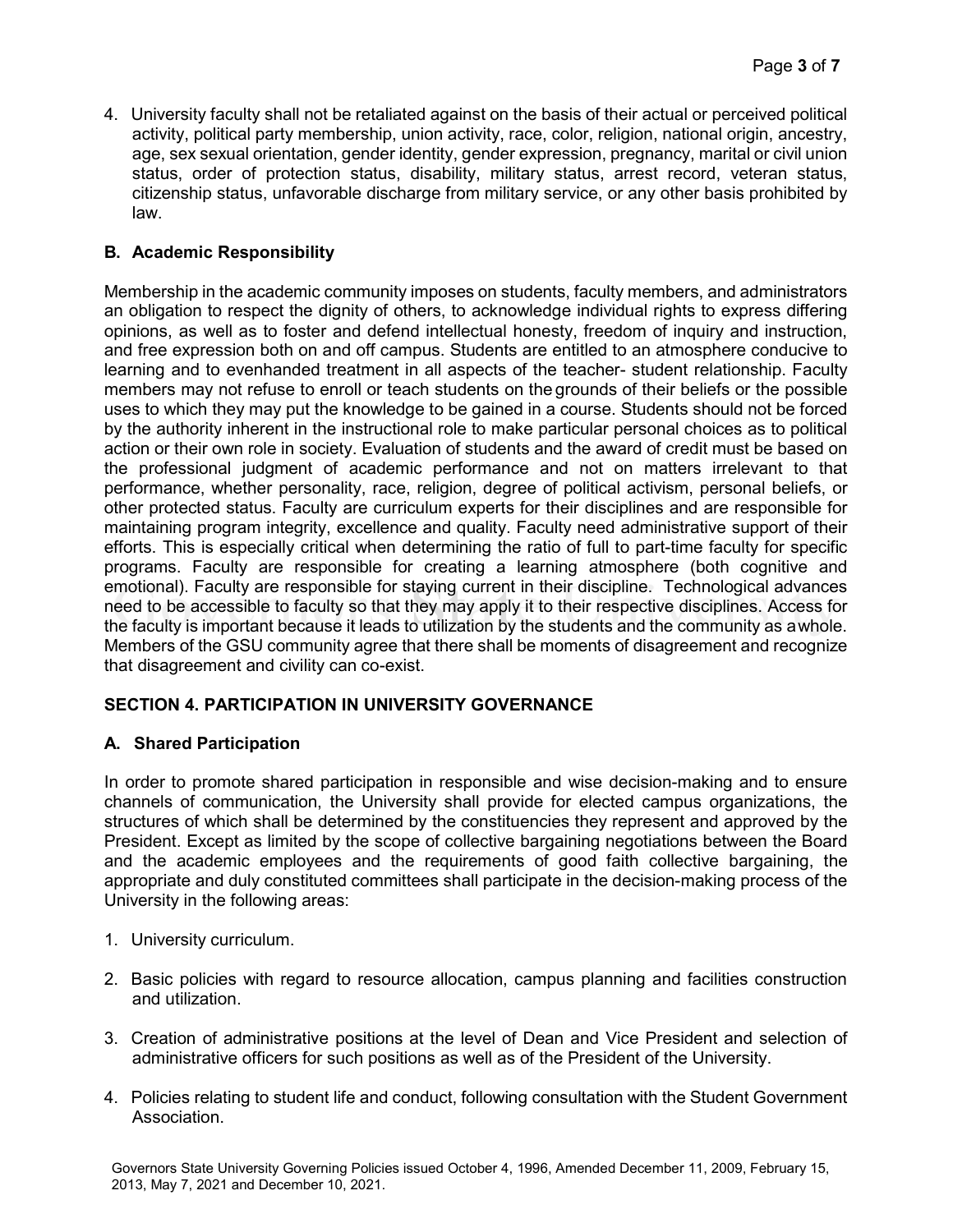5. Academic planning and the determination of priorities for the conduct and development of the University.

## SECTION 5. STUDENTS

As members of the community of scholars, students are encouraged to develop the capacity for critical judgment and to engage in a sustained and independent search for truth. The freedom to learn depends upon appropriate opportunities and conditions in the classroom, on the campus, and in the larger community. The responsibility to secure and respect conditions conducive to the freedom to learn is shared by all members of the academic community. Therefore, the University shall provide means by which students participate in University governance. Students shall be guaranteed due process in disciplinary proceedings and freedom from discrimination on the basis of race, color, religion, national origin, ancestry, age, sex, sexual orientation, gender identity, gender expression, pregnancy, marital or civil union status, order of protection status, disability, military status, arrest record, veteran status, citizenship status, unfavorable discharge from military service, Current state and federal legal definitions of the above prohibited bases of discrimination shall be followed, when applicable. Appropriate and duly constituted committees of student government may develop and propose to the President, or such other administrative officers as the President may designate from time to time, advisory recommendations with respect to student concerns.

## SECTION 6. SELECTION AND EVALUATION OF THE PRESIDENT

### A. Selection of the President

1. The Board will determine whether to function as a committee of the whole in the process of selecting a President. The Chairperson will be responsible for managing and directing the process of selecting a President and will make recommendations to the Board concerning the qualifications, experience, and characteristics to be sought in a President.

 $\pm$ ate

2. The Chairperson will make recommendations to the Board concerning the composition and function of any search committee and the terms and conditions of employment of any consultants used in the process of selecting a President.

3. Unless otherwise directed by the Board, the Chairperson will transmit the names of all Presidential candidates, and such other information as is requested, to the Board.

4. Unless otherwise directed by the Board, the Chairperson will submit to the Board a final group of no more than six candidates for the position of President.

5. The Board will be provided an opportunity to interview the final candidates for the position of President.

6. The Chairperson will recommend to the Board the appointment and terms and conditions of employment of the President. The President will serve at the pleasure of the Board unless the contract of employment specifies otherwise.

### B. Evaluation of the President

1. The performance of the President shall be reviewed annually by the Board at a time designated by the Board. The Board shall share the results of the annual review with the President.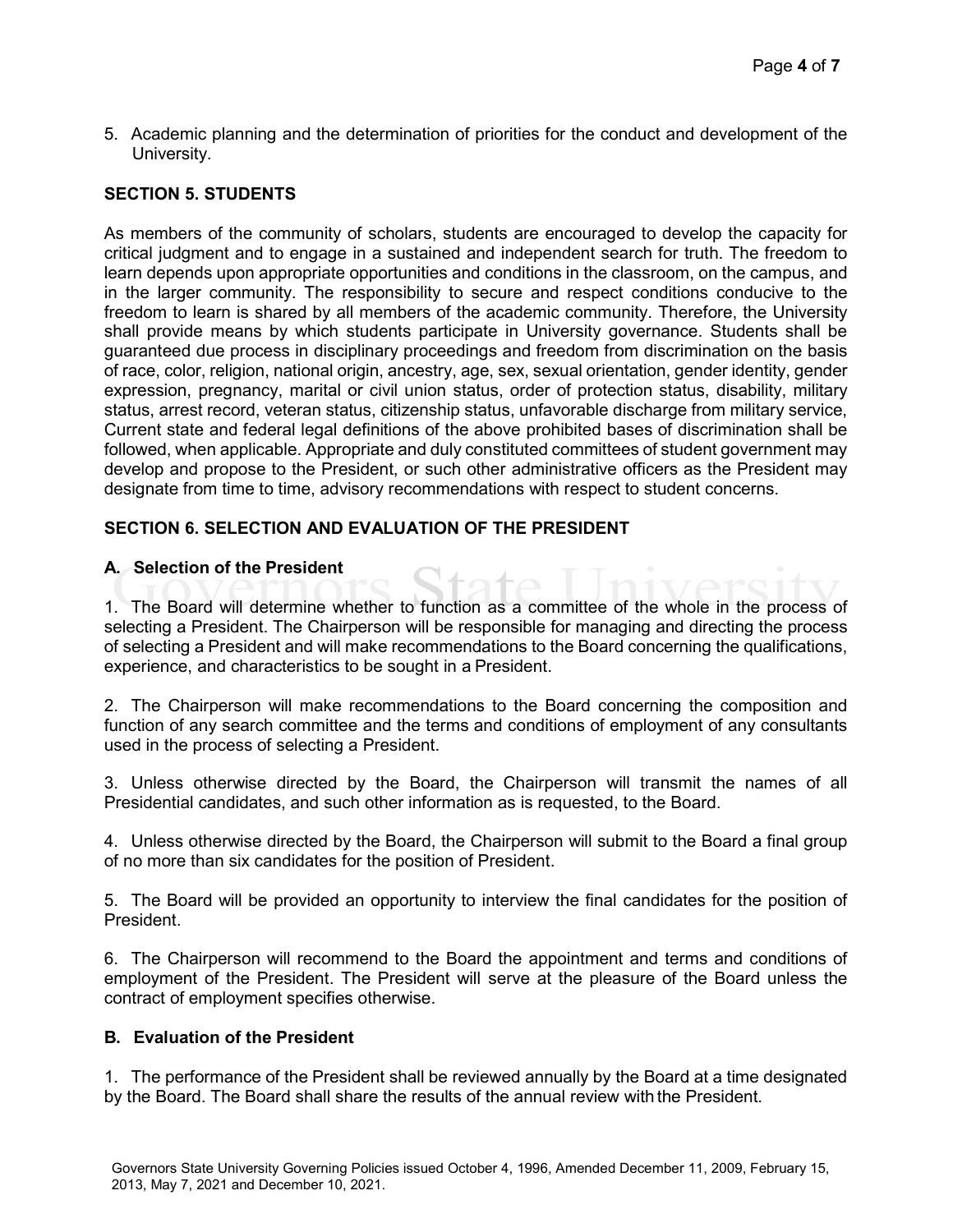2. The material used in the annual review of the President's performance shall include a statement of the President's goals and objectives and such other material as specified by the Board. Additional material may be submitted at the discretion of the President or at the direction of the Board.

### ARTICLE III. ADOPTION, AMENDMENT, OR REPEAL OF POLICIES

Governing policies may be adopted, amended, or repealed at any regular meeting of the Board by a majority vote of the voting members then serving on the Board. Requests for the adoption, amendment, or repeal of governing Policies shall be submitted to the President, who shall notify the Board's Chairperson of such requests. The President shall report such requests with recommendations for action to the Board. Board action on the proposal shall not be taken earlier than the next regular meeting following first reading. During the interim between first reading and Board action, the President shall distribute copies of the proposal to appropriate faculty, staff, and student groups. Up to ten days prior to the Board meeting at which action is to be taken, members of the faculty, staff, and student body may submit their views and comments in writing to the President for distribution to the Board together with the President's recommendation for action on the proposal.

# ARTICLE IV. RESERVATION OF POWERS

The Board of Trustees is charged by law with full responsibility for governing the University under its jurisdiction. Although the Board properly and necessarily delegates authority to designated officers and University staff, it cannot divest itself of its ultimate legal responsibility. Accordingly, the Board expressly reserves to itself the power to act on its own initiative in all matters affecting the University.

### ARTICLE V. USE OF SEARCH FIRMS IN HIRING

The Governors State University Board of Trustees approves the adoption of a Board Policy regarding the use of search firms as prescribed by Public Act 97-0814 (110 ILCS 670/15-175) enacted July 16, 2012.

The University may employ an external search firm to assist with the search and recruitment of the President and other employees of the University.

1. Presidential Searches: The Board of Trustees will authorize the hiring of an external search firm to assist with the search and recruitment of the President of the University.

2. Other Positions: Whenever sufficient reasons exist that justify the use of a firm with specific expertise, and upon review and approval by the President, the University may use an external search firm for other positions. The President shall communicate all such decisions to the Board in writing.

The hiring department in conjunction with Human Resources must make this request in writing. Such requests must establish that there is a justifiable need for guidance from an individual or firm with specific expertise in the field of hiring. Criteria that may be used in any decision about the use of an external search firm may include:

- a) Nature and scope of the position and the search;
- b) Availability of University resources and talent to meet the University's goals for the search;
- c) An external search firm's expertise in such matters as:

Governors State University Governing Policies issued October 4, 1996, Amended December 11, 2009, February 15, 2013, May 7, 2021 and December 10, 2021.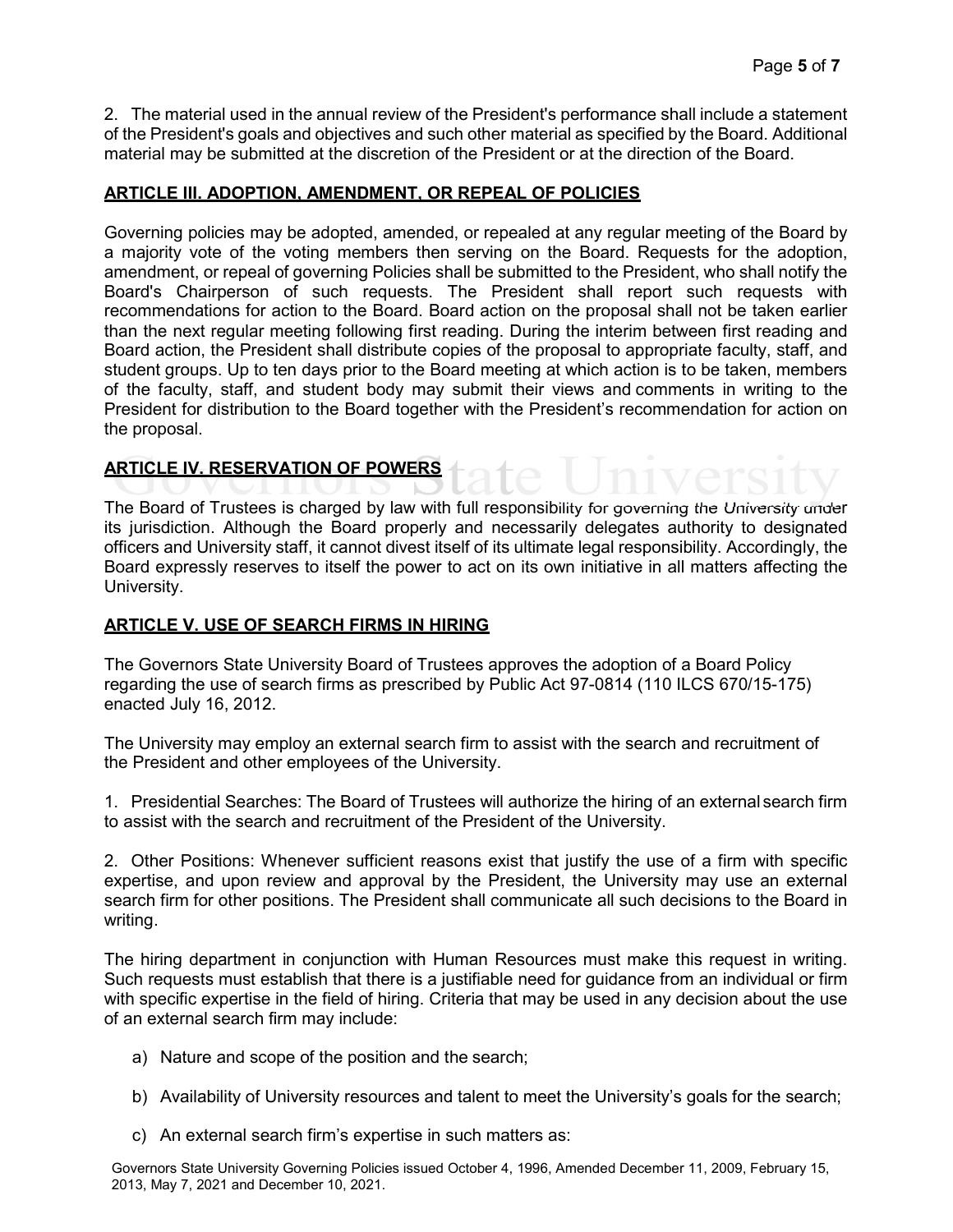- i. Developing and enhancing the quality of the candidates' pool;
- ii. Recruiting and screening potential candidates;
- iii. Coordinating search and recruitment logistics;
- iv. The specific field or profession relevant to the search;
- d) Potential for minimizing potential conflicts of interest;
- e) Values of perspectives external to the University for the search; and
- f) Any other factors that the President may consider to be relevant to a specific search.

# ARTICLE VI. HONORIFICS, HONORS AND AWARDS

### SECTION 1. AWARD OF PRESIDENT EMERITUS/EMERITA TITLE

1. The purpose of this policy is to recognize the service of any University president who has honorably served the University as president for at least five (5) years and is retiring, or has retired, as president from the University. The title should be reserved for those whose performance meets or exceeds the expected duties and responsibilities of the post as determined in the Trustees' sole discretion. Factors the Trustees may consider in awarding this honorific include, but are not limited to, the individual's success in enhancing the University's reputation, furthering the University's mission, objectives and goals, contributing to society, and exemplifying the personal and professional standards of integrity, civic responsibility, vision, and leadership.

2. Any Trustee may bring a motion to award the title after twelve (12) months have passed since the candidate's retirement. The motion will pass upon a simple majority vote.

3. In addition to any benefits and privileges otherwise available to a retiring president, a president granted this title shall be entitled to:

- i. All the rights and privileges of Professor Emeritus/Emerita as determined by University policy;
- ii. A Board resolution declaring the award;
- iii. A listing in the University catalog and website; and
- iv. Use of the title "President Emeritus" in their personal and professional capacities.

4. The Board may grant President Emeritus/Emerita status to any University president who is retiring or has retired from that office, even if such person remains employed by the University (for example, as a member of faculty). The title may be awarded posthumously.

5. A retired or retiring president may decline the title in his/her discretion. Further, the Board retains the authority to withdraw the title at its discretion. The motion will pass upon a simple majority vote. The title confers no remuneration, benefits or rights, except as expressly stated in this Policy.

#### ARTICLE VII. PROHIBITION AGAINST UNLAWFUL DISCRIMINATION IN ANY FORM

It is the policy of Governors State University to foster a culture of diversity, equity, and inclusion. As such, the University does not discriminate, and does not tolerate discrimination, on any illegal basis, including but not limited to the basis of a person's actual or perceived race, color, religion, national origin, ancestry, age, sex, sexual orientation, gender identity, gender expression, pregnancy, marital or civil union status, order of protection status, disability, military status, arrest